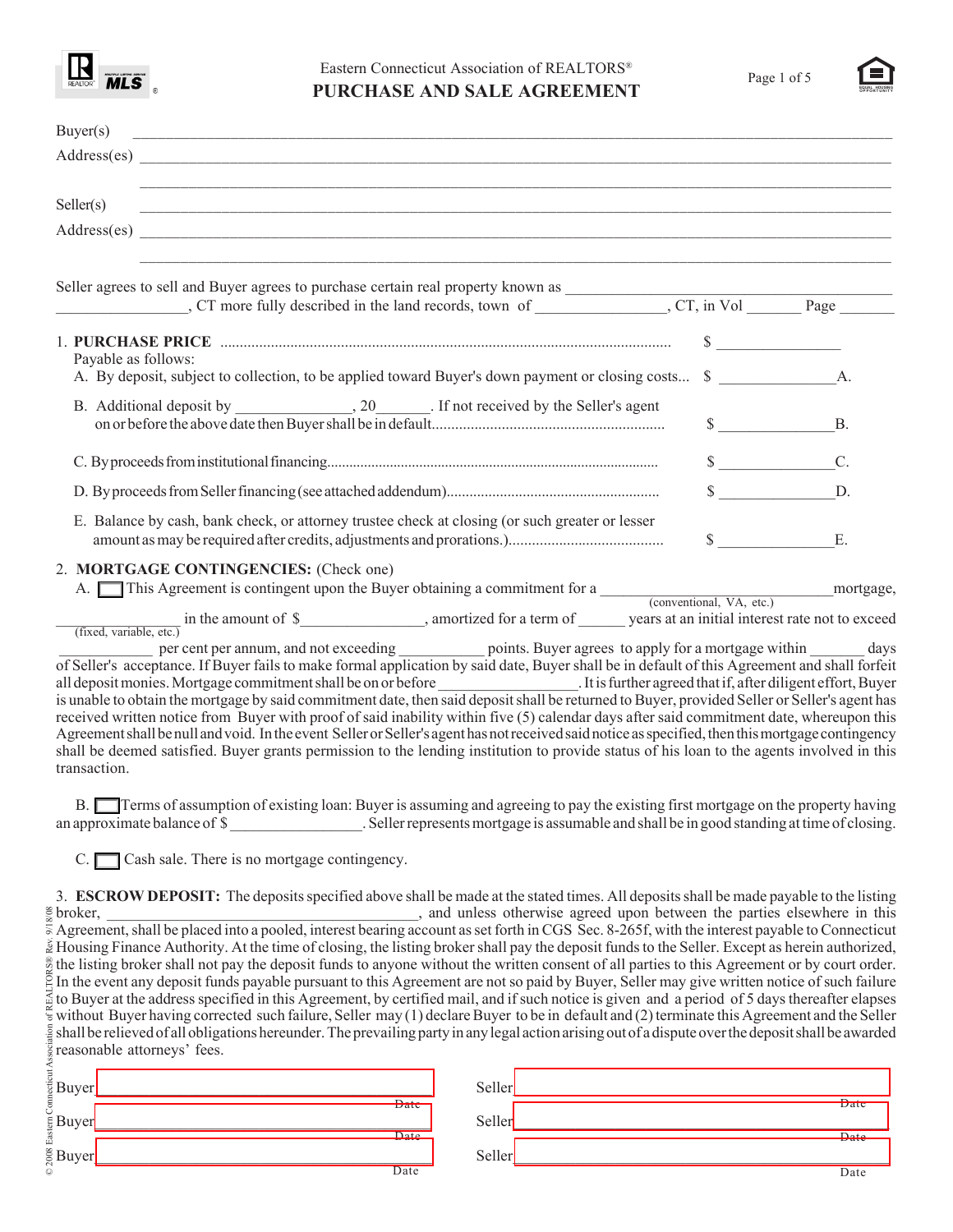



- 4. **DEFAULT:** On default by either party, without the other party being in default, the party who is not in default shall have the right of:
	- (A) Buyer Default: Seller retaining the deposit money as liquidated damages or proceeding with any other remedy at law or in equity.
	- (B) Seller Default: Buyer reclaiming the deposit money, plus an amount equal to the deposit money as liquidated damages or proceeding with any other remedy at law or in equity.

If a legal action is commenced to enforce any provision of this Agreement, the prevailing party, including a broker who is made a party to such action and who has not significantly contributed to the default, shall be entitled to court costs and reasonable attorneys' fees.

5. **FIXTURES AND OTHER PERSONAL PROPERTY:** Unless otherwise agreed upon in writing the premises to be conveyed shall include all fixtures such as screens, storm doors, storm windows, TV antennas, wall to wall carpeting, blinds, curtain rods and fixtures, awnings, shades, automatic hot water heaters, built-ins (dishwasher, oven/range, microwave, etc.), garage door opener(s) and remote control(s), plumbing, lighting, heating fixtures (except portable heaters, rented water heaters and lamps); plants and shrubbery as are now located on the property and the following described personal property:

 $\mathcal{L}_\mathcal{L} = \{ \mathcal{L}_\mathcal{L} = \{ \mathcal{L}_\mathcal{L} = \{ \mathcal{L}_\mathcal{L} = \{ \mathcal{L}_\mathcal{L} = \{ \mathcal{L}_\mathcal{L} = \{ \mathcal{L}_\mathcal{L} = \{ \mathcal{L}_\mathcal{L} = \{ \mathcal{L}_\mathcal{L} = \{ \mathcal{L}_\mathcal{L} = \{ \mathcal{L}_\mathcal{L} = \{ \mathcal{L}_\mathcal{L} = \{ \mathcal{L}_\mathcal{L} = \{ \mathcal{L}_\mathcal{L} = \{ \mathcal{L}_\mathcal{$ (Unless otherwise noted these items shall be in working condition on the day of closing.)

 $\_$  ,  $\_$  ,  $\_$  ,  $\_$  ,  $\_$  ,  $\_$  ,  $\_$  ,  $\_$  ,  $\_$  ,  $\_$  ,  $\_$  ,  $\_$  ,  $\_$  ,  $\_$  ,  $\_$  ,  $\_$  ,  $\_$  ,  $\_$  ,  $\_$  ,  $\_$  ,  $\_$  ,  $\_$  ,  $\_$  ,  $\_$  ,  $\_$  ,  $\_$  ,  $\_$  ,  $\_$  ,  $\_$  ,  $\_$  ,  $\_$  ,  $\_$  ,  $\_$  ,  $\_$  ,  $\_$  ,  $\_$  ,  $\_$  ,

6. **ENCUMBRANCES:** The Certificate of Title, if desired, shall be provided by and at Buyer's expense. Unless otherwise noted the property will be conveyed free and clear of liens and subject to all provisions of any ordinance, municipal regulation, public or private law agreements, restrictions and easements of record, and facts disclosed by personal inspection of the property or an accurate survey, provided they do not render the property unmarketable pursuant to the Standards of Title as applied by the Connecticut Bar Association.

The parties acknowledge a sewer assessment of approximately \$\_\_\_\_\_\_\_\_\_\_\_ to be (paid/assumed) by the \_\_\_\_\_\_\_\_\_\_ at closing.<br>The parties acknowledge a water assessment of approximately \$\_\_\_\_\_\_\_\_\_\_\_ to be (paid/assumed) by t The parties acknowledge a water assessment of approximately  $\beta$  and to be (paid/assumed) by the at closing.

7. **ADJUSTMENTS:** Unless otherwise stated in this Agreement, all adjustments of taxes, water, sewer, interest, condominium fees, rents, fuel, etc., will be made on the day of closing in accordance with the Residential Real Estate Closing Customs as promulgated by the Bar Association (if any), as amended, of the County in which the property is located.

8. **RISK OF LOSS:** Risk of loss by fire, theft or other casualty until delivery of the deed shall be upon the Seller. In the event of loss or damage that cannot be repaired by the time of closing so the property is in substantially the same condition as on the date of this Agreement, Buyer shall have the choice of:

- (A) Receiving the benefit and proceeds of Seller's insurance coverage and taking title, or
- (B) Rescinding this Agreement and any monies paid under this Agreement shall be returned to Buyer and all parties shall be relieved of further liability.

9. **OCCUPANCY:** On the date and time of closing, Seller shall deliver full possession and occupancy of said premises to Buyer, free from all occupants and possessions, and broom clean, except as otherwise specifically provided herein.

10. **ASSIGNMENT and SURVIVORSHIP:** This Agreement may be assigned by either party without written consent of the other, but shall be binding upon the heirs, executors, administrators, successors and assigns of the parties hereto. However, if this Agreement contains a provision for Seller financing, this Agreement may not be assigned without the written consent of Seller.

11. **COMMISSION:** The real estate agency/agencies in this transaction is/are

| ⊗                                                                                                                    | . Unless otherwise provided for within this Agreement, |
|----------------------------------------------------------------------------------------------------------------------|--------------------------------------------------------|
| $\frac{8}{5}$ Seller agrees to pay the real estate commission, as per the Listing Agreement, at the time of closing. |                                                        |
|                                                                                                                      |                                                        |
| ORS@                                                                                                                 |                                                        |
|                                                                                                                      |                                                        |
|                                                                                                                      |                                                        |
|                                                                                                                      |                                                        |
|                                                                                                                      |                                                        |
|                                                                                                                      |                                                        |

|                                                                                   |                                                                                                                      | . Offices otherwise provided for within this Agreement |      |
|-----------------------------------------------------------------------------------|----------------------------------------------------------------------------------------------------------------------|--------------------------------------------------------|------|
|                                                                                   | $\frac{8}{3}$ Seller agrees to pay the real estate commission, as per the Listing Agreement, at the time of closing. |                                                        |      |
|                                                                                   |                                                                                                                      |                                                        |      |
|                                                                                   |                                                                                                                      |                                                        |      |
|                                                                                   |                                                                                                                      |                                                        |      |
|                                                                                   |                                                                                                                      |                                                        |      |
|                                                                                   |                                                                                                                      |                                                        |      |
|                                                                                   |                                                                                                                      |                                                        |      |
|                                                                                   |                                                                                                                      |                                                        |      |
| Rex Eastern Connecticut Association of REALITORS® Rex<br>2008<br>Buyer_<br>Buyer_ |                                                                                                                      |                                                        |      |
|                                                                                   | Date                                                                                                                 | Seller                                                 | Date |
|                                                                                   |                                                                                                                      |                                                        |      |
|                                                                                   |                                                                                                                      | Seller                                                 |      |
|                                                                                   | Date                                                                                                                 |                                                        | Date |
|                                                                                   |                                                                                                                      | Seller                                                 |      |
| $\odot$                                                                           | Date                                                                                                                 |                                                        | Date |
|                                                                                   |                                                                                                                      |                                                        |      |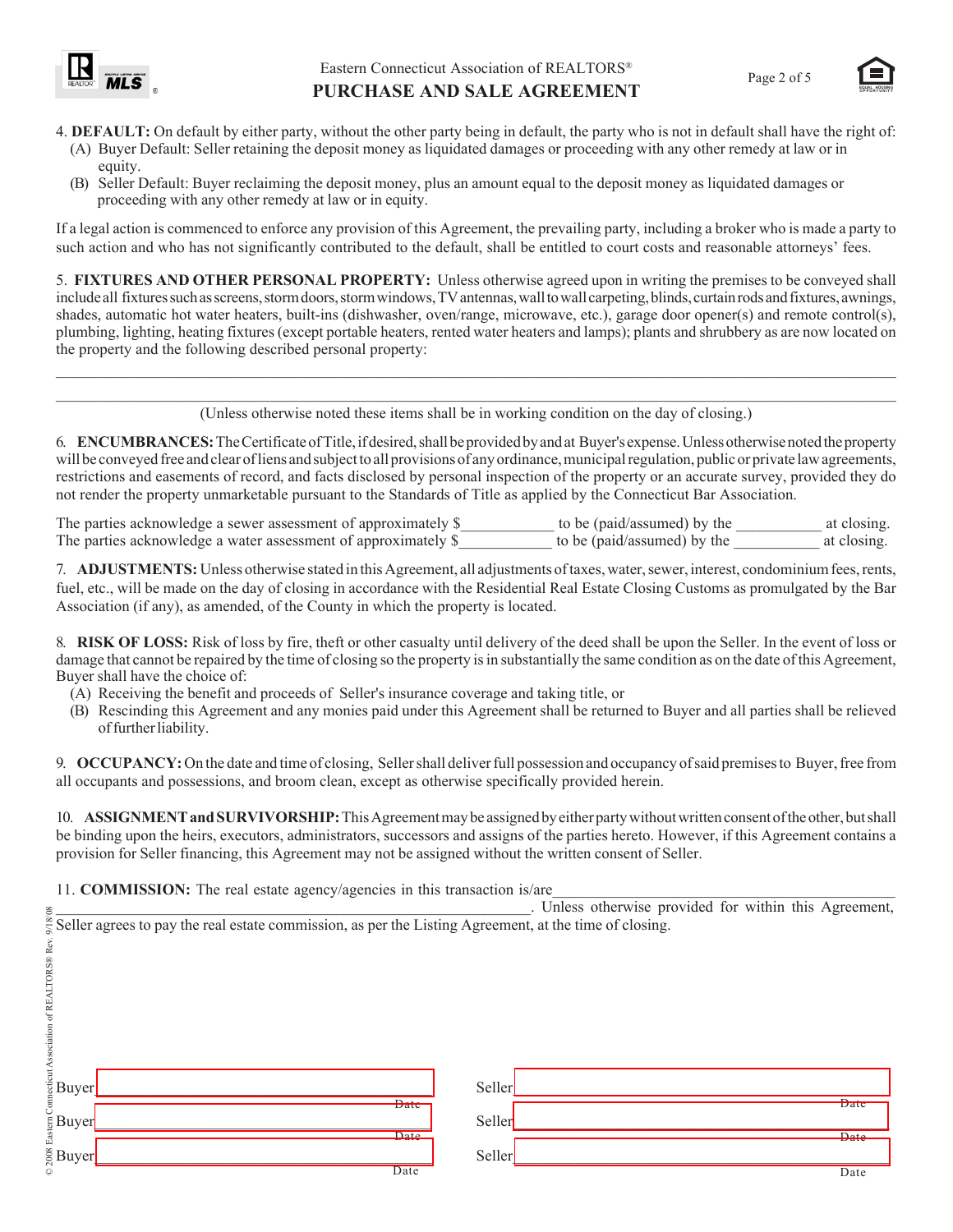

© 2008 Eastern Connecticut Association of REALTORS® Rev. 9/18/08

© 2008 Eastern Connecticut Association of REALTORS® Rev. 9/18/08



|                                                          | 12. ADDITIONAL PROVISIONS: (if none, state none)                                                                                                                                                                                                                                                                                                                                                                                                                                   |                                                                                   |
|----------------------------------------------------------|------------------------------------------------------------------------------------------------------------------------------------------------------------------------------------------------------------------------------------------------------------------------------------------------------------------------------------------------------------------------------------------------------------------------------------------------------------------------------------|-----------------------------------------------------------------------------------|
|                                                          |                                                                                                                                                                                                                                                                                                                                                                                                                                                                                    |                                                                                   |
|                                                          |                                                                                                                                                                                                                                                                                                                                                                                                                                                                                    |                                                                                   |
|                                                          |                                                                                                                                                                                                                                                                                                                                                                                                                                                                                    |                                                                                   |
|                                                          |                                                                                                                                                                                                                                                                                                                                                                                                                                                                                    |                                                                                   |
|                                                          |                                                                                                                                                                                                                                                                                                                                                                                                                                                                                    |                                                                                   |
|                                                          |                                                                                                                                                                                                                                                                                                                                                                                                                                                                                    |                                                                                   |
|                                                          | 13. CLOSING: Seller shall deliver to Buyer a good and sufficient Warranty (or _____________________________ Deed, conveying marketable                                                                                                                                                                                                                                                                                                                                             |                                                                                   |
| shall be returned.                                       | 14. TIME TO ACCEPT: Unless Buyer or Buyer's representative has received a copy of this Agreement, signed and initialed (if applicable)<br>by all parties on or before_________________________, this offer may be revoked at the discretion of Buyer, in which case Buyer's deposit                                                                                                                                                                                                |                                                                                   |
| Buyer(s) Initials<br>Yes<br>$\mathbf{N}\mathbf{0}$       | 15. DISCLOSURES: It is prudent for Buyer to review Seller's Disclosure of Information on Lead-Based Paint and Lead-Based<br>Paint Hazards and the Residential Property Condition Disclosure Report (if applicable) prior to entering into a<br>Purchase and Sale Agreement.                                                                                                                                                                                                        |                                                                                   |
|                                                          | A.RECEIPTACKNOWLEDGMENT: Buyer(s) acknowledge(s) receipt of Disclosure of Information<br>on Lead-Based Paint and Lead-Based Paint Hazards                                                                                                                                                                                                                                                                                                                                          |                                                                                   |
|                                                          | B. RECEIPTACKNOWLEDGMENT: Buyer(s) acknowledge(s) receipt of Residential Property Condition<br><b>Disclosure Report</b>                                                                                                                                                                                                                                                                                                                                                            |                                                                                   |
|                                                          | 16. INSPECTION SECTION: (Buyer must initial yes or no for each inspection) In the event Buyer does not perform any of the inspections<br>indicated, by the specified completion date, then such inspections are waived and no longer a contingency in this Agreement. Seller will<br>provide access and working utilities for Buyer's inspections/tests.                                                                                                                           |                                                                                   |
| <b>Buyer(s)</b> Initials<br><b>Yes</b><br>N <sub>0</sub> | A. WOODDESTROYINGORGANISMCLAUSE- (See REMEDY CLAUSES below)                                                                                                                                                                                                                                                                                                                                                                                                                        |                                                                                   |
|                                                          | are free from evidence of infestation and/or damage.                                                                                                                                                                                                                                                                                                                                                                                                                               | (completion date), a report from a licensed inspector indicating the improvements |
|                                                          | B. WATERQUALITYCLAUSE-(SeeREMEDYCLAUSES below)<br>a licensed laboratory by ___________ (completion date), for the following water tests that establishes the<br>drinking water meets or exceeds the standards published by the State of Connecticut and the municipality<br>in which the property is located, if applicable: () Potability test for coliform () Lead in water test () Water<br>quality analysis () Full spectrum water analysis and/or () Radon in water analysis. |                                                                                   |
|                                                          | C. WELLWATERYIELDCLAUSE-(SeeREMEDYCLAUSES below)<br>(completion date), a written report from a licensed engineer or licensed home inspection service that<br>establishes the well provides adequate water yield that meets or exceeds the standards published by the State<br>of Connecticut and the municipality in which the property is located.                                                                                                                                |                                                                                   |
| Buyer                                                    | <u> 1980 - Johann Barbara, martxa alemaniar arg</u>                                                                                                                                                                                                                                                                                                                                                                                                                                |                                                                                   |
| Buyer_                                                   | $\overline{\text{Date}}$<br><u> 1989 - Johann John Stone, mars eta bat eta bat eta bat eta bat eta bat eta bat eta bat eta bat eta bat eta b</u>                                                                                                                                                                                                                                                                                                                                   | Date                                                                              |
| Buyer                                                    | $\overline{Date}$                                                                                                                                                                                                                                                                                                                                                                                                                                                                  | Date                                                                              |
|                                                          | $\overline{Date}$                                                                                                                                                                                                                                                                                                                                                                                                                                                                  | Date                                                                              |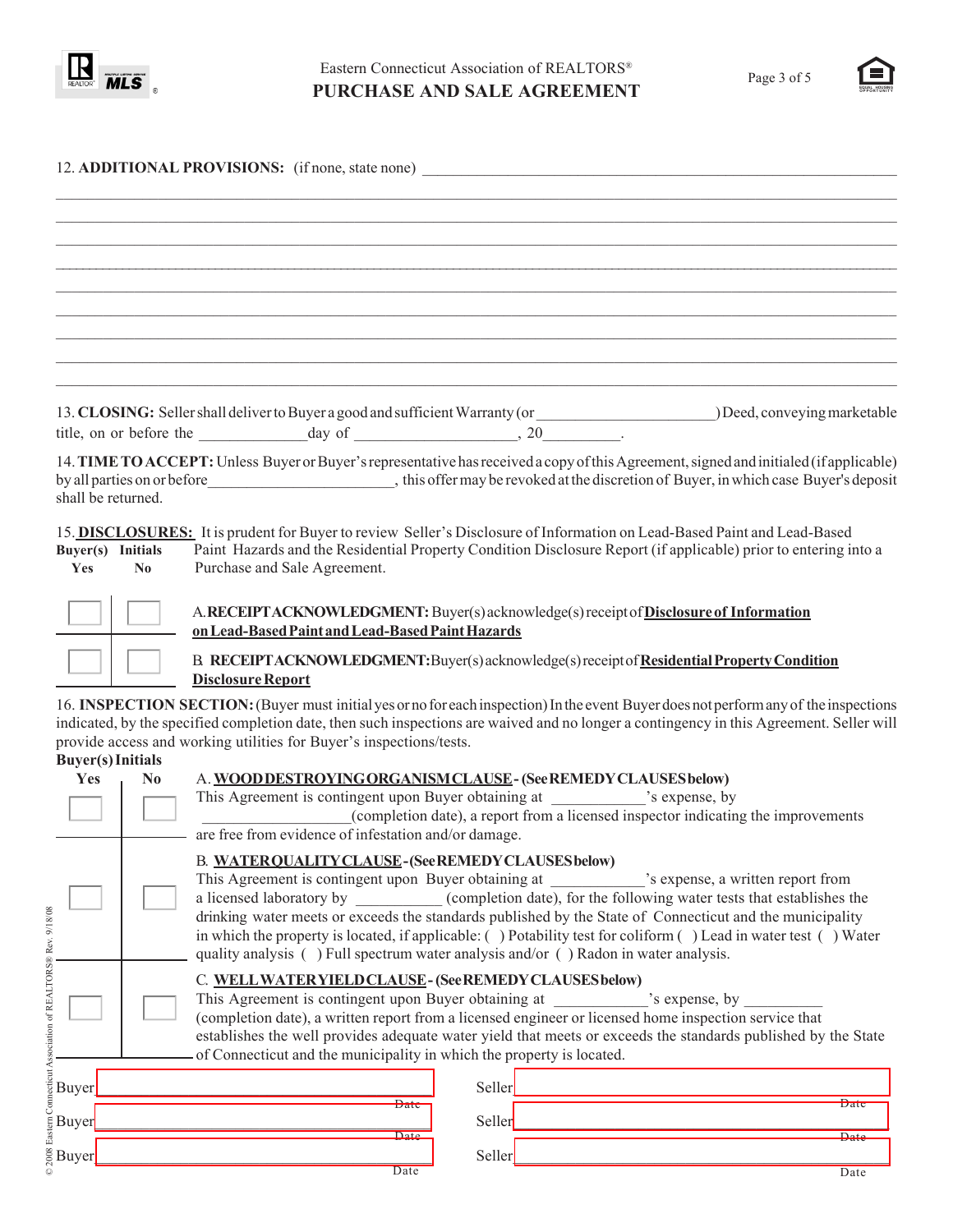| <b>REALTOR</b> | <b>TIPLE LISTING SE</b> |  |
|----------------|-------------------------|--|
|                |                         |  |



| Buyer(s) Initials<br><b>Yes</b> | N <sub>0</sub> | D. STRUCTURAL/MECHANICAL INSPECTION CLAUSE-(SeeREMEDY CLAUSES below)<br>This Agreement is contingent upon Buyer obtaining a structural/mechanical inspection report, to be                                                                                                                                                                                                                                                                                                                                                                                                                                                                                                                                                                                                                                                                                                                                                                                                                                                                                                                                                                                                                                                                                                                                                                                                              |
|---------------------------------|----------------|-----------------------------------------------------------------------------------------------------------------------------------------------------------------------------------------------------------------------------------------------------------------------------------------------------------------------------------------------------------------------------------------------------------------------------------------------------------------------------------------------------------------------------------------------------------------------------------------------------------------------------------------------------------------------------------------------------------------------------------------------------------------------------------------------------------------------------------------------------------------------------------------------------------------------------------------------------------------------------------------------------------------------------------------------------------------------------------------------------------------------------------------------------------------------------------------------------------------------------------------------------------------------------------------------------------------------------------------------------------------------------------------|
|                                 |                | performed by a licensed engineer or licensed home inspection service at<br>S expense,<br>by (completion date). If said report is unsatisfactory to Buyer due to any fault(s), defect(s),<br>damages(s), or safety issue(s) related to the property, then Buyer will provide Seller written notice per the<br>Remedy Clauses.                                                                                                                                                                                                                                                                                                                                                                                                                                                                                                                                                                                                                                                                                                                                                                                                                                                                                                                                                                                                                                                            |
|                                 |                | E. ON-SITE SEWAGE SYSTEM CLAUSE-(See REMEDY CLAUSES below)<br>This agreement is contingent upon Buyer obtaining a written report from a licensed sewage inspector, on or<br>before _____________(completion date), indicating that the sewage system meets or exceeds the standards of the<br>State of Connecticut or the municipality in which the property is located.<br>1. The _____________________ shall select the licensed sewage inspector.<br>2. The shall be responsible for the cost of digging, exposing the on-site sewage<br>system cover and refilling the excavation.<br>3. The _____________________ shall be responsible for the cost of pumping the on-site sewage system.<br>4. The shall be responsible for the cost of inspecting the on-site sewage system.                                                                                                                                                                                                                                                                                                                                                                                                                                                                                                                                                                                                     |
|                                 |                | F. ASBESTOS CLAUSE-(See REMEDY CLAUSES below)<br>date), a report from a recognized testing service indicating that the improvements are free from asbestos.                                                                                                                                                                                                                                                                                                                                                                                                                                                                                                                                                                                                                                                                                                                                                                                                                                                                                                                                                                                                                                                                                                                                                                                                                             |
|                                 |                | <b>G RADON CLAUSE - (See REMEDY CLAUSES below)</b><br>This Agreement is contingent upon Buyer obtaining a Radon Test performed by a recognized testing service, using<br>generally accepted radon testing techniques. Such test to be completed on before<br>The parties acknowledge that scientists and governments do not agree on what constitutes a safe<br>level of radon. Four pico curies per liter (4pCi/L) represents the most cautious level according to the EPA's<br>Citizen's Guide To Radon.                                                                                                                                                                                                                                                                                                                                                                                                                                                                                                                                                                                                                                                                                                                                                                                                                                                                              |
|                                 |                | H. OTHER INSPECTIONS CLAUSE (See REMEDY CLAUSES below)                                                                                                                                                                                                                                                                                                                                                                                                                                                                                                                                                                                                                                                                                                                                                                                                                                                                                                                                                                                                                                                                                                                                                                                                                                                                                                                                  |
|                                 |                | I. LEAD PAINT CLAUSE This contract is contingent upon a risk assessment or inspection of the property<br>for the presence of lead-based paint and/or lead-based paint hazards <sup>1</sup> at Buyer's expense until 9:00 pm<br>deadline unless Buyer (or Buyer's agent) delivers to Seller (or Seller's agent) a written contract<br>addendum listing the specific existing deficiencies and corrections needed, together with a copy of the<br>inspection and/or risk assessment report. Seller may, at Seller's option within<br>days after<br>delivery of the addendum, elect in writing whether to correct the condition(s) prior to settlement. If Seller<br>will correct the condition, Seller shall furnish Buyer with certification from a risk assessor or inspector<br>demonstrating that the condition has been remedied before the date of the settlement. If Seller does not<br>elect to make the repairs, or if Seller makes a counter-offer, Buyer shall have<br>days to respond<br>to the counter-offer or remove this contingency and take the property in "as-is" condition or this contract<br>shall become void. Buyer may remove this contingency at any time without cause.<br><sup>1</sup> Intact lead-based paint that is in good condition is not necessarily a hazard. See EPA pamphlet<br>"Protect Your Family From Lead in Your Home" for more information. |
|                                 |                |                                                                                                                                                                                                                                                                                                                                                                                                                                                                                                                                                                                                                                                                                                                                                                                                                                                                                                                                                                                                                                                                                                                                                                                                                                                                                                                                                                                         |
|                                 |                | Seller<br><u> 1989 - Johann Barbara, martxa alemaniar a</u><br><u> 1989 - Johann John Stone, mars eta biztanleria (h. 1989).</u><br>Date<br>Date<br><u> 1989 - Johann Barbara, martxa amerikan personal (h. 1989).</u><br>Seller                                                                                                                                                                                                                                                                                                                                                                                                                                                                                                                                                                                                                                                                                                                                                                                                                                                                                                                                                                                                                                                                                                                                                        |
|                                 |                | $\overline{Date}$<br>Date<br><u> 1989 - Johann Barn, mars an t-Amerikaansk komponister (</u><br>Seller<br><u> 1989 - Johann John Stone, mars eta biztanleria (h. 1989).</u>                                                                                                                                                                                                                                                                                                                                                                                                                                                                                                                                                                                                                                                                                                                                                                                                                                                                                                                                                                                                                                                                                                                                                                                                             |
|                                 |                | Date<br>Date                                                                                                                                                                                                                                                                                                                                                                                                                                                                                                                                                                                                                                                                                                                                                                                                                                                                                                                                                                                                                                                                                                                                                                                                                                                                                                                                                                            |